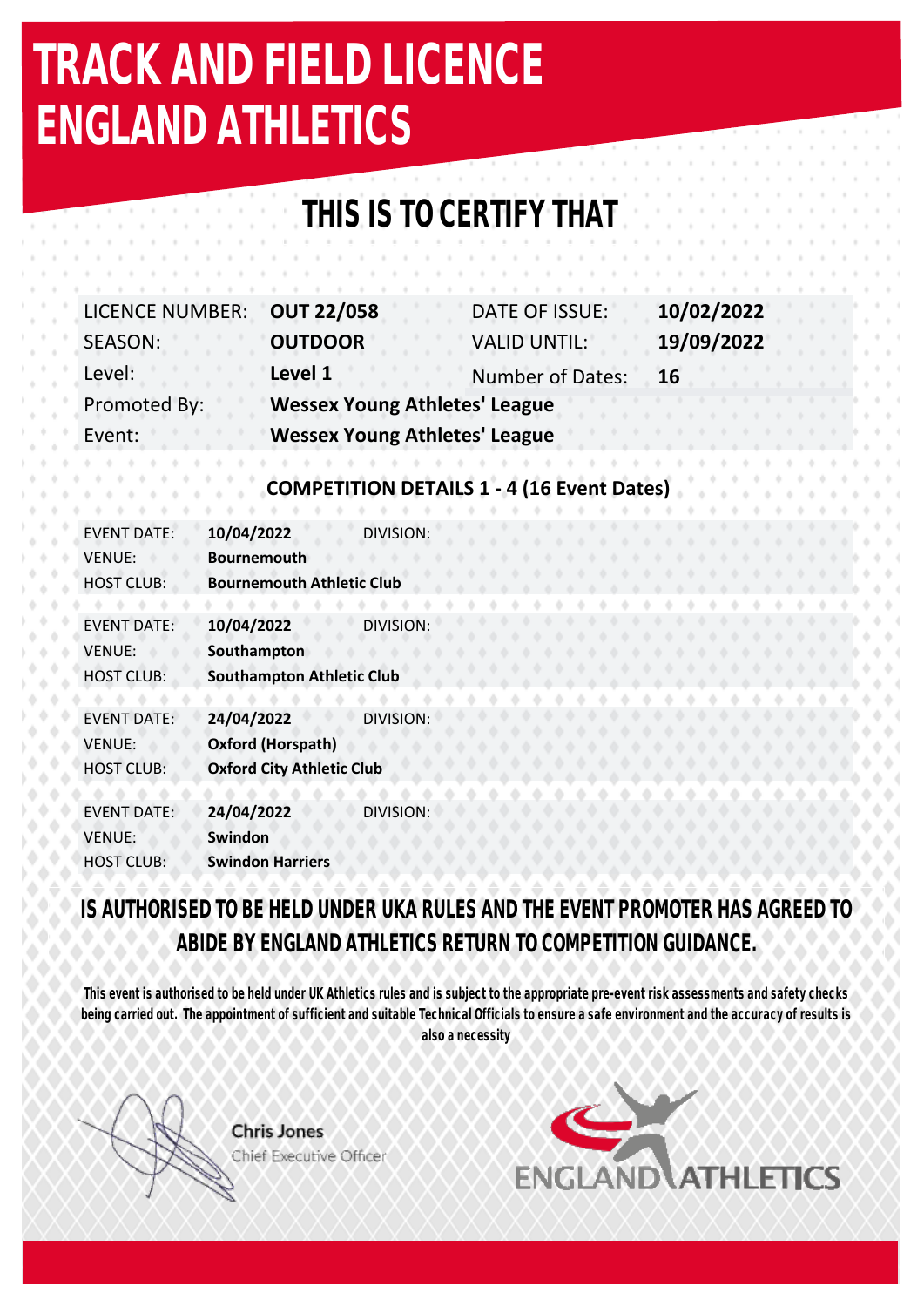## **TRACK AND FIELD LICENCE ENGLAND ATHLETICS**

#### LICENCE NUMBER: **OUT 22/058** VALID UNTIL: **19/09/2022**

#### **COMPETITION DETAILS 5 - 12 (16 Event Dates)**

| <b>EVENT DATE:</b><br>VENUE:                             | 29/05/2022<br>Aldershot                                                                 | <b>DIVISION:</b>                                                    |  |  |  |  |  |  |  |
|----------------------------------------------------------|-----------------------------------------------------------------------------------------|---------------------------------------------------------------------|--|--|--|--|--|--|--|
| <b>HOST CLUB:</b>                                        | Aldershot, Farnham & District AC                                                        |                                                                     |  |  |  |  |  |  |  |
| <b>EVENT DATE:</b><br>VENUE:<br><b>HOST CLUB:</b>        | 29/05/2022<br><b>Andover</b>                                                            | DIVISION:<br><b>Andover &amp; District AC plus Overton Harriers</b> |  |  |  |  |  |  |  |
| <b>EVENT DATE:</b><br>VENUE:<br><b>HOST CLUB:</b>        | 29/05/2022<br><b>Salisbury</b><br><b>City of Salisbury Athletics &amp; Running Club</b> | DIVISION:                                                           |  |  |  |  |  |  |  |
| <b>EVENT DATE:</b><br>VENUE:<br><b>HOST CLUB:</b>        | 19/06/2022<br>Aldershot<br>Aldershot, Farnham & District AC                             | Division:                                                           |  |  |  |  |  |  |  |
| <b>EVENT DATE:</b><br><b>VENUE:</b><br><b>HOST CLUB:</b> | 19/06/2022<br>Winchester<br><b>Winchester &amp; District AC</b>                         | DIVISION:                                                           |  |  |  |  |  |  |  |
| <b>EVENT DATE:</b><br><b>VENUE:</b><br><b>HOST CLUB:</b> | 26/06/2022<br><b>Oxford (Horspath)</b><br><b>Oxford City Athletic Club</b>              | <b>DIVISION</b>                                                     |  |  |  |  |  |  |  |
| <b>EVENT DATE:</b><br><b>VENUE:</b><br><b>HOST CLUB:</b> | 26/06/2022<br>Swindon<br><b>Marlborough Athletics</b>                                   | <b>DIVISION:</b>                                                    |  |  |  |  |  |  |  |
| <b>EVENT DATE:</b><br>VENUE:<br><b>HOST CLUB:</b>        | 10/07/2022<br><b>Aldershot</b><br><b>Camberley &amp; District Athletic Club</b>         | <b>DIVISION:</b>                                                    |  |  |  |  |  |  |  |